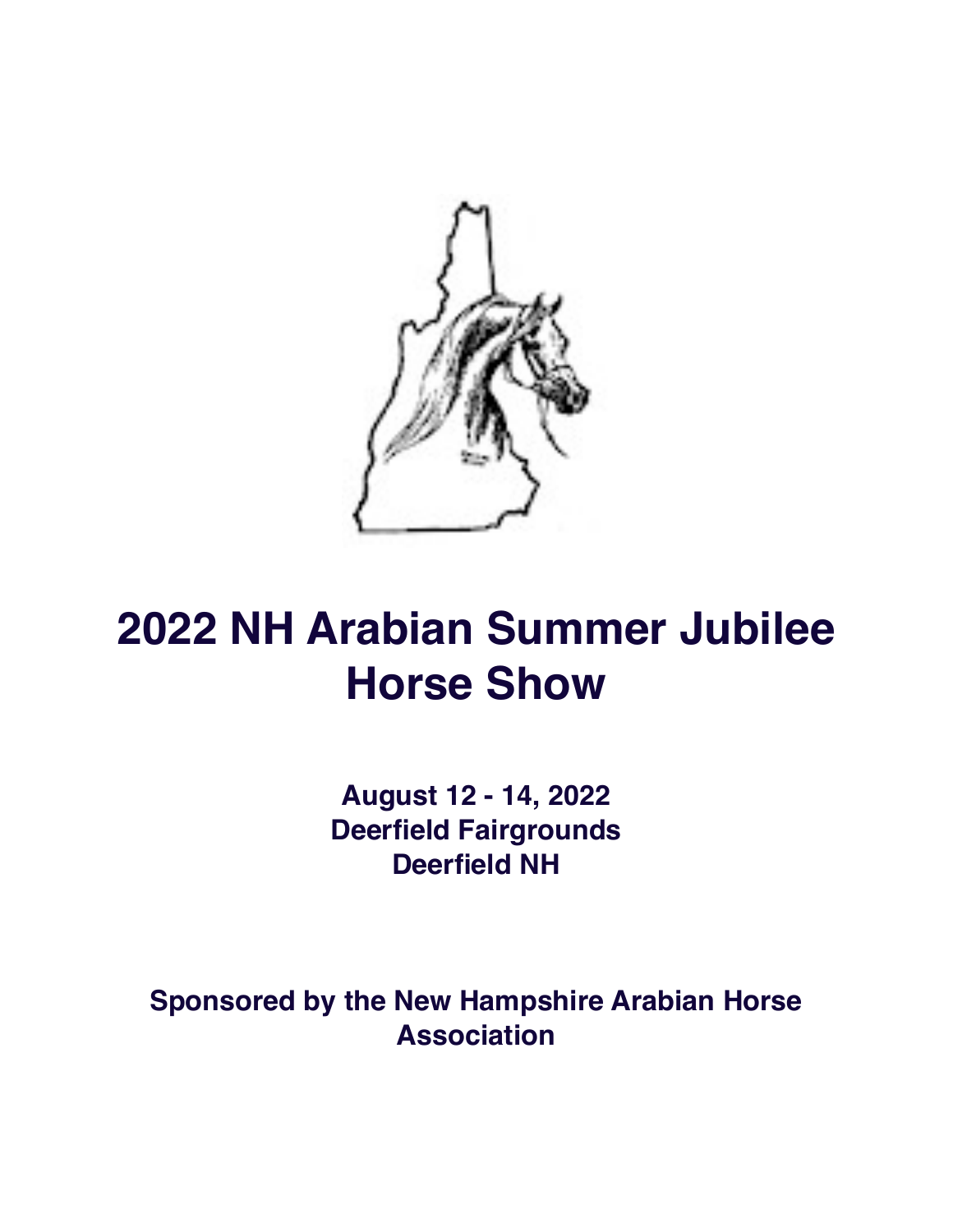## **AFFILIATED WITH:**

New Hampshire Arabian Association New England Horsemen's Council New Hampshire Horse & Trail Association - A Twin State American Saddlebred Association

# **OFFICIALS LIST**

| Judge                       | Jody LaSalle, East Woodstock, CT                                                                   |                                                                  |
|-----------------------------|----------------------------------------------------------------------------------------------------|------------------------------------------------------------------|
| Manager                     | John Lampropoulos, 99 Amesbury Rd., Newton, NH<br>603-770-1884 Email: sheri2517@hotmail.com        |                                                                  |
| <b>Steward</b>              |                                                                                                    | Jo Hight, Scarborough, ME                                        |
| Secretary                   | Mary Wahl, 110 Nimble Hill Rd, Newington, NH 03801<br>603-436-7638 email - wahl2wahl@earthlink.net |                                                                  |
| Announcer                   |                                                                                                    | Sue Arthur, Chester, NH                                          |
| Ringmaster                  |                                                                                                    | Lisa Cote, Manchester, NH                                        |
| <b>Veterinarian On Call</b> |                                                                                                    | <b>Deerfield Veterinary Clinic</b><br>Deerfield, NH 603-463-7775 |
| Farrier                     |                                                                                                    | <b>TBA</b>                                                       |
| Stable & Grounds Manager    |                                                                                                    | John Lampropoulos, Newton, NH                                    |
| Photographer                |                                                                                                    | Dallys Malenfant Photography                                     |
| <b>EMT</b>                  |                                                                                                    | Deerfield Rescue, Deerfield NH                                   |
| <b>Awards Director</b>      |                                                                                                    | Danielle Doucette, Manchester, NH                                |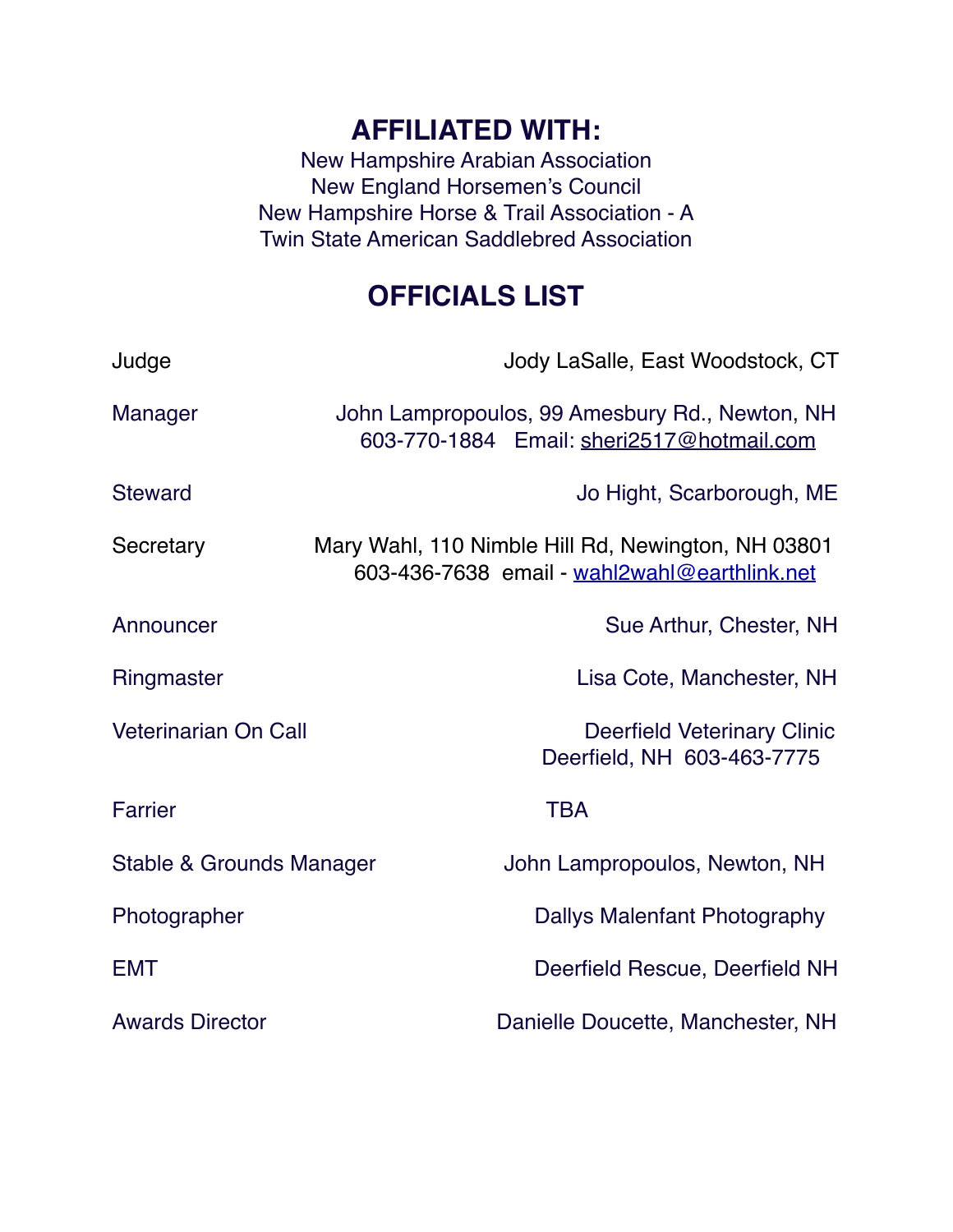## HORSE SHOW RULES & REGULATIONS

**Entry Fees**: (Unless otherwise specified) Regular classes - \$25.00; NEHC, Medals - \$25.00 and Championship - \$30.00; NHH&TA Fee - \$3.00 per horse; NEHC Fee \$2.00 per horse.

Entries close.Entries close August 3, 2021. Post entries will be accepted but there will be a Post Entry Penalty of \$20.00 per horse for the first class entered; regular fees thereafter. A \$20.00 Office Fee will be charged per horse.

Entries must be made by the close of the prior session.

#### **Entry and Stall Fees Must Accompany Entry Blanks**. PERMANENT

STABLING IS AVAILABLE. Stall fees are \$125.00 for the duration of the show. Stalls will be allocated on a first come, first served basis upon receipt of entry forms and check. Original bedding will not be furnished. Stalls will be available on August 11, 2022 and must be vacated by 9:00pm on Sunday August 14, 2022. For arrivals earlier than August 11, 2022, YOU MUST CONTACT John Lampropoulos at 603-770-1884. A \$16.00 per day fee will be charged for early arrivals.

**Camper Hook-ups** with water and electricity will be available at a charge of \$150.00 for the weekend. For arrivals earlier than August 11, 2021, YOU MUST CONTACT John Lampropoulos at 603-770-1884. A \$30.00 per day fee will be charged for early arrivals.

Trailers used for storage inside gate will be charged \$25. No persons will be allowed in the ring except the required individuals.

**Refunds:** Stall fees are not refundable unless they can be resold. There will be no refund of entry fees on classes, which are held unless due to bona fide injury of horse (with veterinary's certification required) or rider in equitation classes (doctor's certificate required).

**No person shall approach a judge** unless they first obtain permission from the **Show Steward**. The Steward will not permit any exhibitor or person to speak with the Judge until the horse and/or rider in question has completed its last class of the show. Any exhibitor disregarding this rule may be asked to cancel all entries and forfeit entry fees.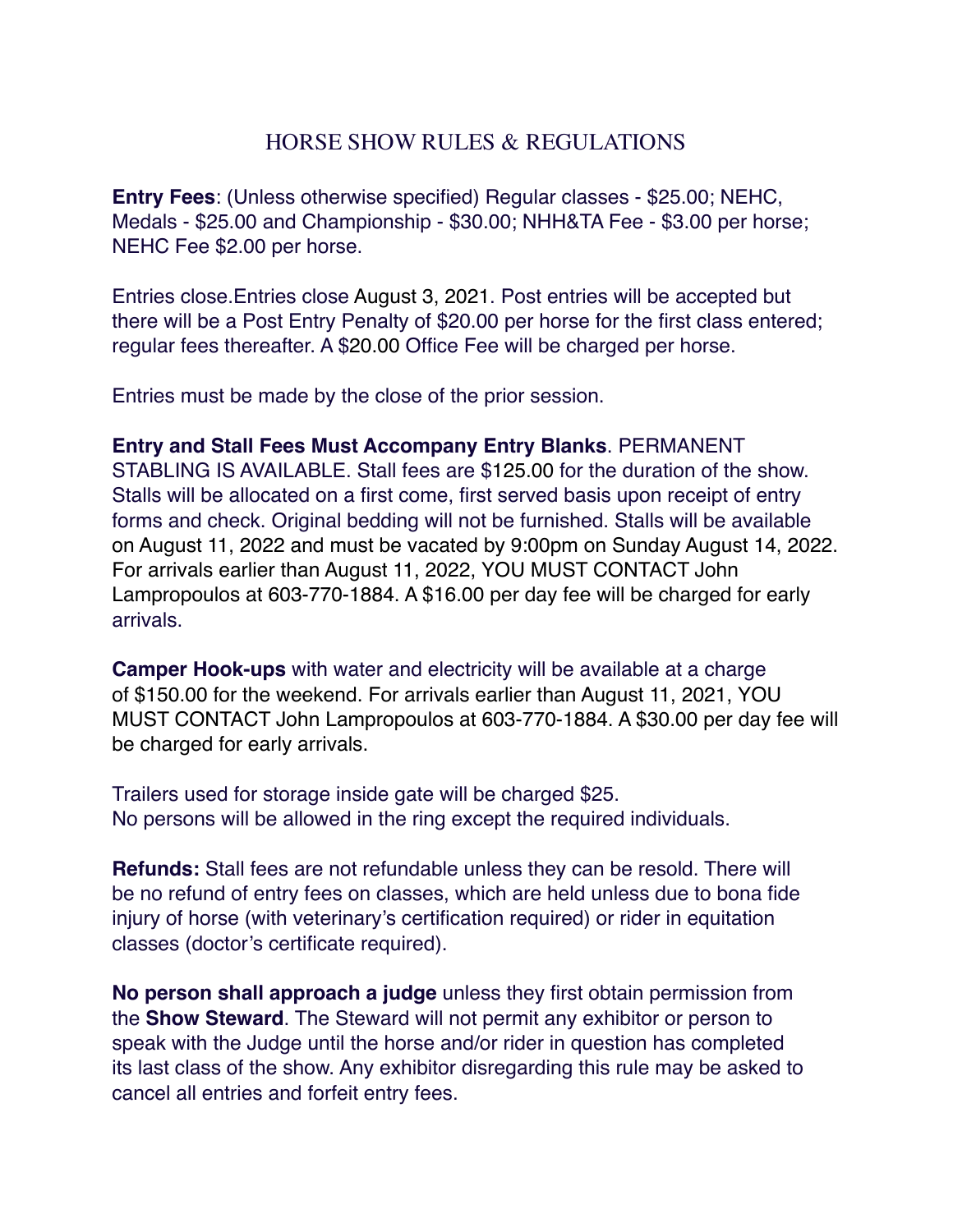In all classes open to registered animals only, the proper registered name and number must be listed on the entry blank, and owners must be prepared to produce registration papers.

In classes in which horses compete collectively, the in-gate will be closed 2 minutes after the first horse enters the ring.

The management reserves the right of declining any entry and to return any entry fee before the opening of the Show without being liable for compensation.

#### **NHH&TA will support the USEF and NEHC and/or any affiliated state organization in any disciplinary action against exhibitors, which involve sportsmanship or the good conduct of shows or indebtedness and will extend these actions to all NHH&TA affiliated shows.** \$25.00 Fee for all accounts not closed by end of day, August 14, 2022.

The management reserves the right to vary or change officials or judges, to cancel, combines or divides any classes as entries warrant.

Only out-of-state horses will be required to present current Coggins Test Numbers. Proof of rabies vaccination for all animals must be available upon request.

Prize money vouchers will be awarded in the ring. These vouchers may be turned in at the office. There is a 60-day deadline from August 14, 2022, to submit vouchers for payment after that, all vouchers are void. Management is not responsible for vouchers after they have been awarded or turned in after the deadline.

Management is not responsible for errors or omissions on the published class list. The NHAHA Summer Jubilee Horse Show will be conducted under the current rules of NEHC and NHH&TA.

The Deerfield Fair Association, Deerfield Fairgrounds, New Hampshire Arabian Horse Association Summer Jubilee Horse Show, The Horse Show Committee and all horse show officials or committee members will not be responsible for any accident that may occur to any animal, person or property, and each exhibitor shall hold them harmless and indemnify them against any legal proceedings or liabilities from any such accident or loss of property caused to or by the property or employees of such exhibitor.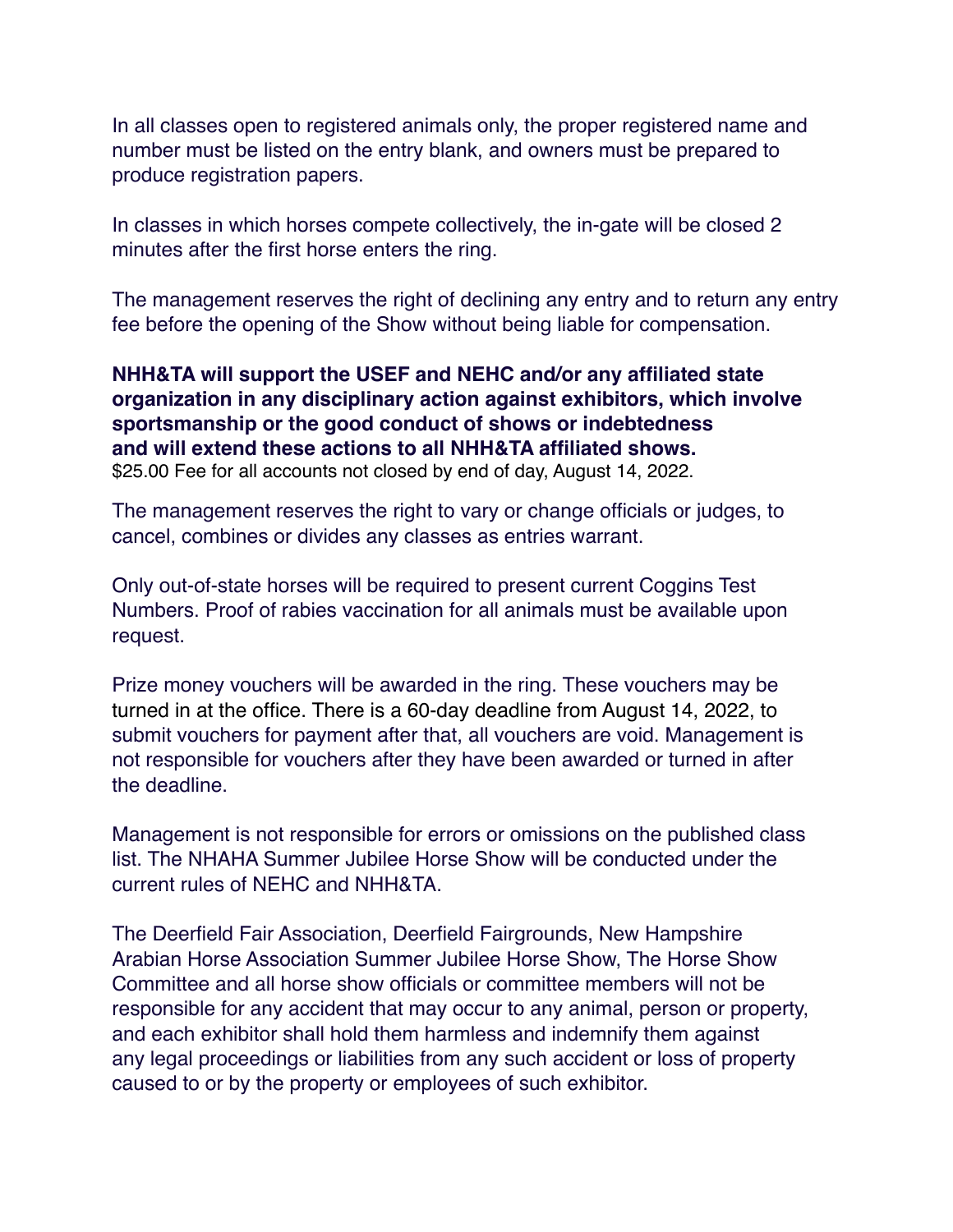**SHOW OFFICE TELEPHONE 603-463-9343 34 Stage Rd. (Route 43), Deerfield, NH NO ENTRIES, SCRATCHES, ETC. WILL BE TAKEN OVER THE PHONE NO SMOKING IS ALLOWED IN BARN AREA ALL DOGS MUST BE LEASHED AT ALL TIMES Join us for some Summer Fun! Join us under the Hospitality Tent each morning for Coffee and Donuts**

\* Denotes Non-Pointed NEHC +Denotes Non-Pointed NHH&TA REGISTERED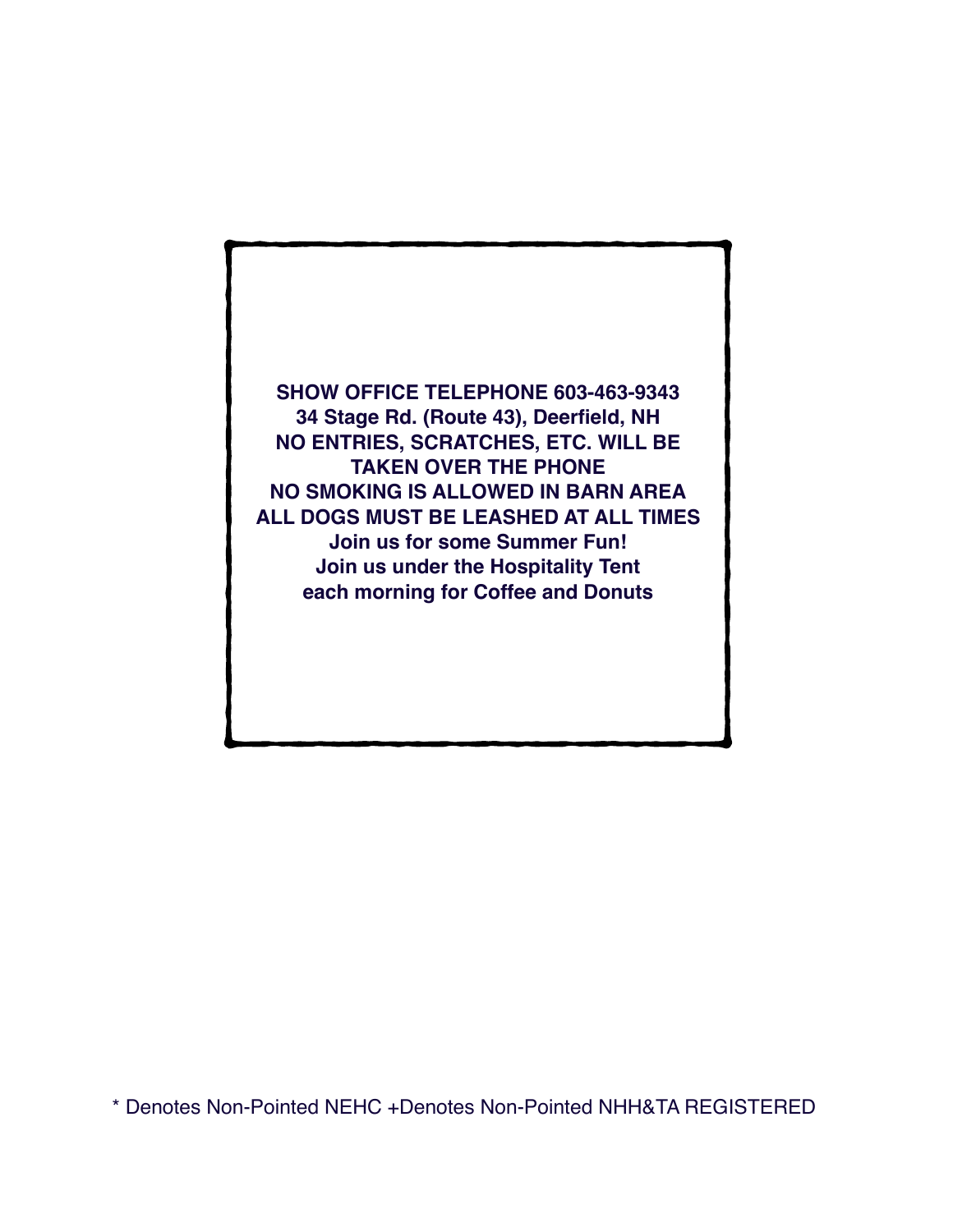## **AMERICAN SADDLEBRED DIVISION Horses will not be stripped in Saddlebred Championship classes.**

## **REG. AMERICAN SADDLEBRED THREE GAITED SHOW PLEASURE DIVISION - NEHC C**

| 17 Saddlebred Three-Gaited Show Pleasure Horse<br>Open to Junior Exhibitors and Amateur Adults                          | <b>Trophy</b>    |
|-------------------------------------------------------------------------------------------------------------------------|------------------|
| 87 Saddlebred Three-Gaited Show Pleasure Horse Championship -<br>(Must have entered, shown and been judged in Class 17) |                  |
|                                                                                                                         | \$35, 20, 15, 10 |
| <b>REG. AMERICAN SADDLEBRED COUNTRY PLEASURE</b><br><b>HORSE DIVISION - NEHC AA</b>                                     |                  |
| 50 Saddlebred Hunter Country Pleasure                                                                                   | <b>Trophy</b>    |
| 101 Saddlebred Hunter Country Pleasure Championship -<br>(Must have entered, shown and been judged in Class 50)         | \$35, 20, 15, 10 |
| 9 Saddlebred Country Pleasure Saddle Seat                                                                               | <b>Trophy</b>    |
| 84 Saddlebred Country Pleasure Saddle Seat<br>Championship - (Must have entered, shown and been judged in Class 9)      | \$35, 20, 15, 10 |
| REG AMERICAN SADDLEBRED THREE GAITED PARK HORSE<br><b>DIVISION - NEHC C RATED</b>                                       |                  |
| 13. Saddlebred Three Gaited Park Horse, Open                                                                            | <b>Trophy</b>    |
| 96. Saddlebred Three Gaited Park Horse Championship<br>(Must have entered, shown and been judged in Class 13)           | \$35, 20, 15, 10 |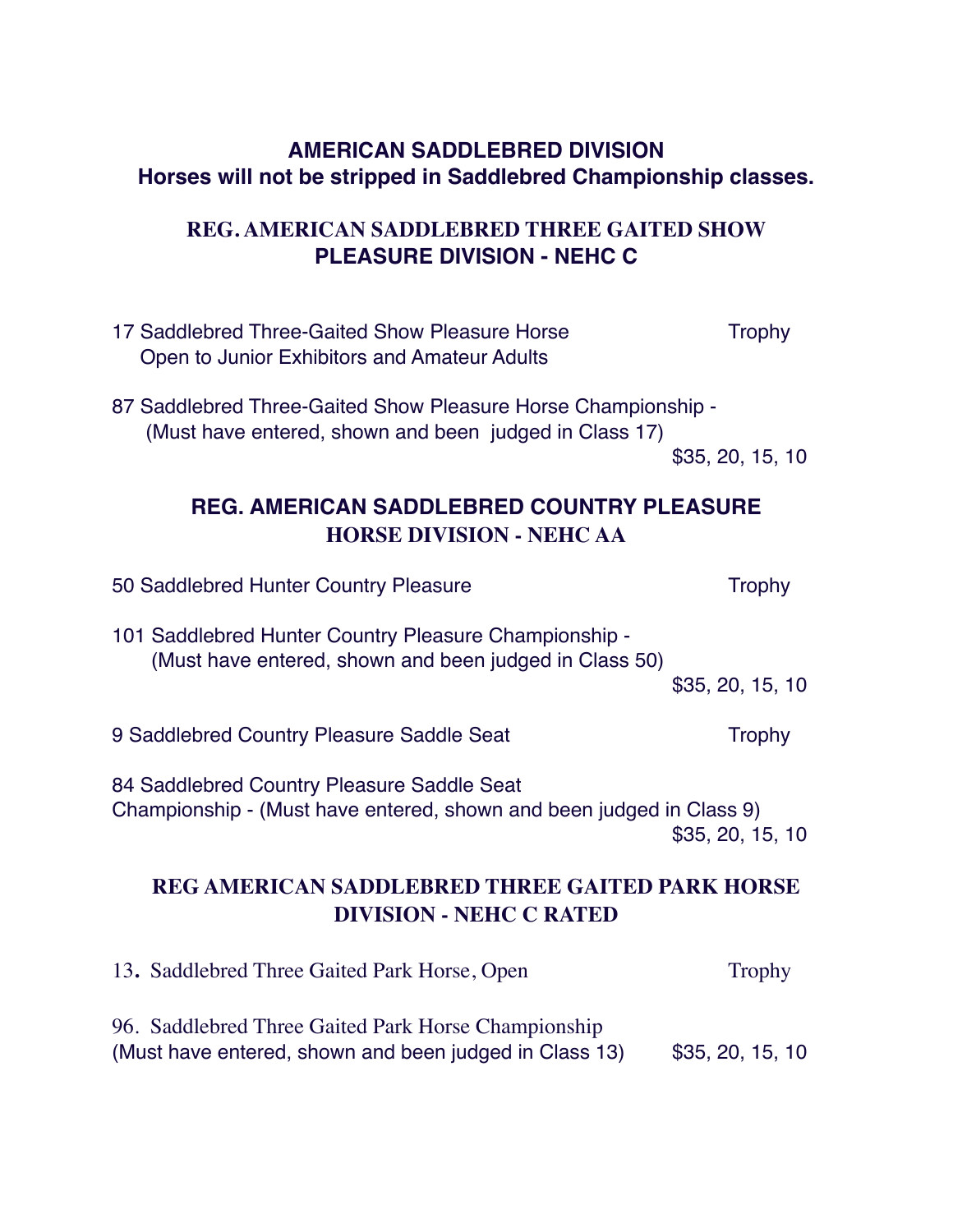## **REGISTERED ARABIAN/HALF ARABIAN DIVISION NEHC Rated B**

Horses shown in this division must be registered with the Arabian Horse Association, or the Canadian Arabian Horse Registry and must be entered under their full registered name, or if under age, be eligible for registry and registry applied for.

Horses shown in this division must be registered with the Arabian Horse Association in the Half Arabian and/or Anglo Arabian registry, or be eligible for registry and registration applied for, and must be entered under their full registered name.

| 18 Arabian Halter      | <b>Trophy</b> |
|------------------------|---------------|
| 20 Half Arabian Halter | <b>Trophy</b> |

## **Arabian/Half Arabian Hunter Pleasure Division**

| 4 Arabian/Half Arabian Hunter Pleasure | Trophy |
|----------------------------------------|--------|
|                                        |        |

82 Arabian Hunter Pleasure Championship - (Must have been entered, shown and judged in Class 4)  $$35, 20, 15, 10$ 

#### **Arabian/Half Arabian English Pleasure Division**

14 Arabian/Half Arabian English Pleasure Trophy

108 Arabian/Half Arabian English Pleasure Championship - (Must have been entered, shown and judged in Class 14) \$35, 20, 15, 10

## **Arabian/Half Arabian Mounted Native Costume Division**

11 Arabian/Half Arabian Mounted Native Costume Trophy

78 Arabian/Half Arabian Mounted Native Costume Championship - (Must have entered, shown and been judged in Class 11) \$35, 20, 15, 10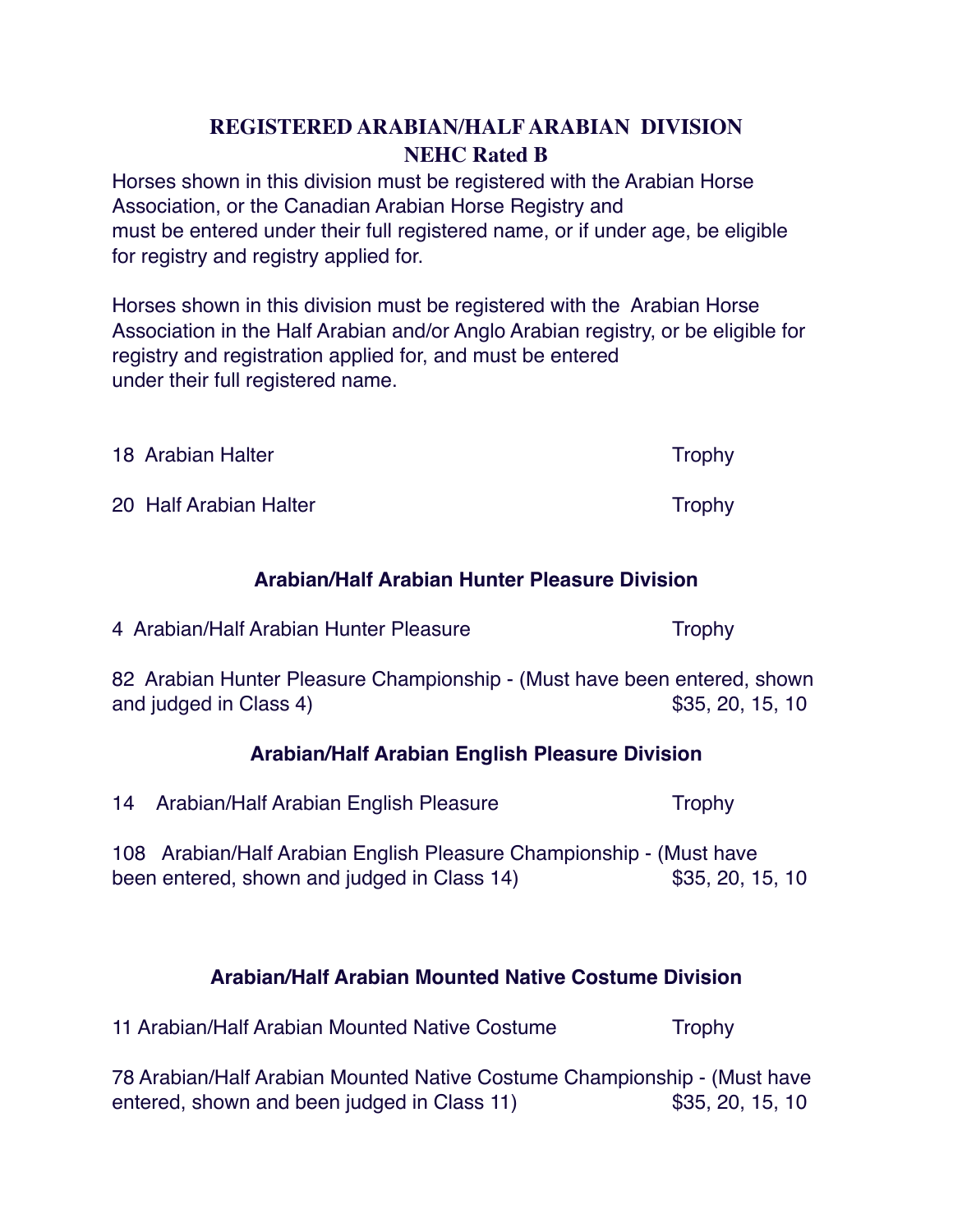## **Arabian/Half Arabian Jr to Ride/Ladies Division**

|                                                                                                                                                | 69 Arabian/Half Arabian Pleasure Horse Jr. To Ride*                                                                   | <b>Trophy</b>    |
|------------------------------------------------------------------------------------------------------------------------------------------------|-----------------------------------------------------------------------------------------------------------------------|------------------|
|                                                                                                                                                | 86 Arabian/Half Arabian Pleasure Jr. To Ride Championship *<br>(Must have entered, shown and been judged in Class 69) | \$35, 20, 15, 10 |
| 72 Arabian/Half Arabian Open Pleasure Horse Ladies To Ride*<br>Trophy<br>(Open to English, Western & Hunt Seat – Rider must be age 18 or over) |                                                                                                                       |                  |
| Arabian/Half Arabian Western Pleasure Division                                                                                                 |                                                                                                                       |                  |
| 49                                                                                                                                             | Arabian/Half Arabian Western Pleasure                                                                                 | <b>Trophy</b>    |
|                                                                                                                                                | 111 Arabian/Half Arabian Western Pleasure Championship<br>(Must have entered, shown and been judged in Class 49)      | \$35, 20, 15, 10 |

**Versatility Award Trophy: Open to one Arabian/Half-Arabian horse. This is to recognize the Arabian/Half Arabian horse with abilities to perform in a variety of disciplines. Horse must show in at least 3 styles of riding handling (Examples: Halter, Western, Hunter, Dressage, Costume) during our 3 day show. Points will be accumulated during the qualifying classes and the top point earning horse will be announced Sunday morning to receive their trophy.**

#### **COLOR BREED HORSE DIVISION NEHC Rated A**

Open to such as Palominos, Buckskins, Appaloosa, Paints, Pintos, etc.

| 26 Color Breed Model Horse         | Trophy |
|------------------------------------|--------|
| 66 Open Color Breed Pleasure Horse | Trophy |
|                                    |        |

115 Open Color Breed Pleasure Horse Championship (Must have entered, shown and been judged in Class 66)

\$35, 20, 15, 10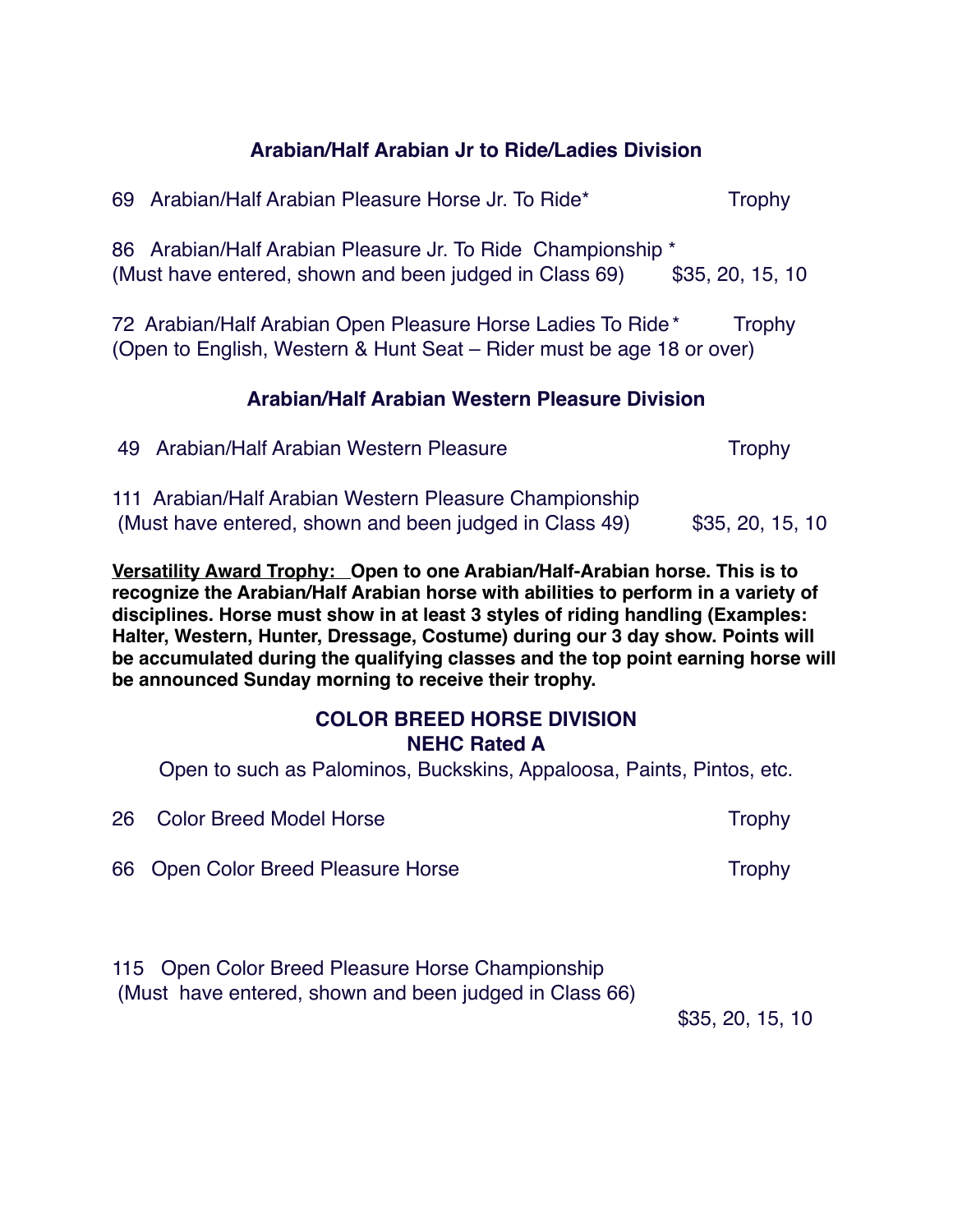#### **DRESSAGE SUITABILITY DIVISION Non-pointed**

59 Dressage Suitability Horse Trophy Based upon suitability of horse. Walk, trot & canter. Judge may ask for lengthening of strides.

120 Dressage Suitability Horse Championship (Must have entered, shown and been judged in Class 59.

\$35, 20, 15, 10

## **EQUITATION DIVISION Rated NEHC A 2, 27, 32, 70, 81, 89, 94, 98 B rated 64 & 106**

| 5  | Amateur Adult Equitation All Seats*+                                                                                   | <b>Trophy</b> |
|----|------------------------------------------------------------------------------------------------------------------------|---------------|
|    | 67. Amateur Adult Equitation All Seat Championship* +<br>(Must have entered, shown and been judged in Class 5)         | <b>Trophy</b> |
|    | 70 Hunt Seat Pleasure Equitation Under 18                                                                              | <b>Trophy</b> |
|    | 3. NEHC Hunt Seat Pleasure Equitation Medal 17 & Under*<br>(Must be a member of NEHC                                   | <b>Trophy</b> |
|    | 98 Hunt Seat Pleasure Equitation Championship Under 18<br>(Must have entered, shown and been judged in Class 3 or 70.) | <b>Trophy</b> |
|    | 64 Saddle Seat Equitation Under 18 (B rated)                                                                           | <b>Trophy</b> |
|    | 106 Saddle Seat Equitation Championship -<br>(Must have entered, shown and been judged in Class 64 or 8)               | <b>Trophy</b> |
|    | 8 NEHC Saddle Seat Medal*<br>(Must be a member of NEHC)                                                                | <b>Trophy</b> |
|    | 27 Walk Trot Equitation (10 & Under)                                                                                   | <b>Trophy</b> |
| 81 | Walk Trot Equitation Championship(10 & Under)                                                                          | <b>Trophy</b> |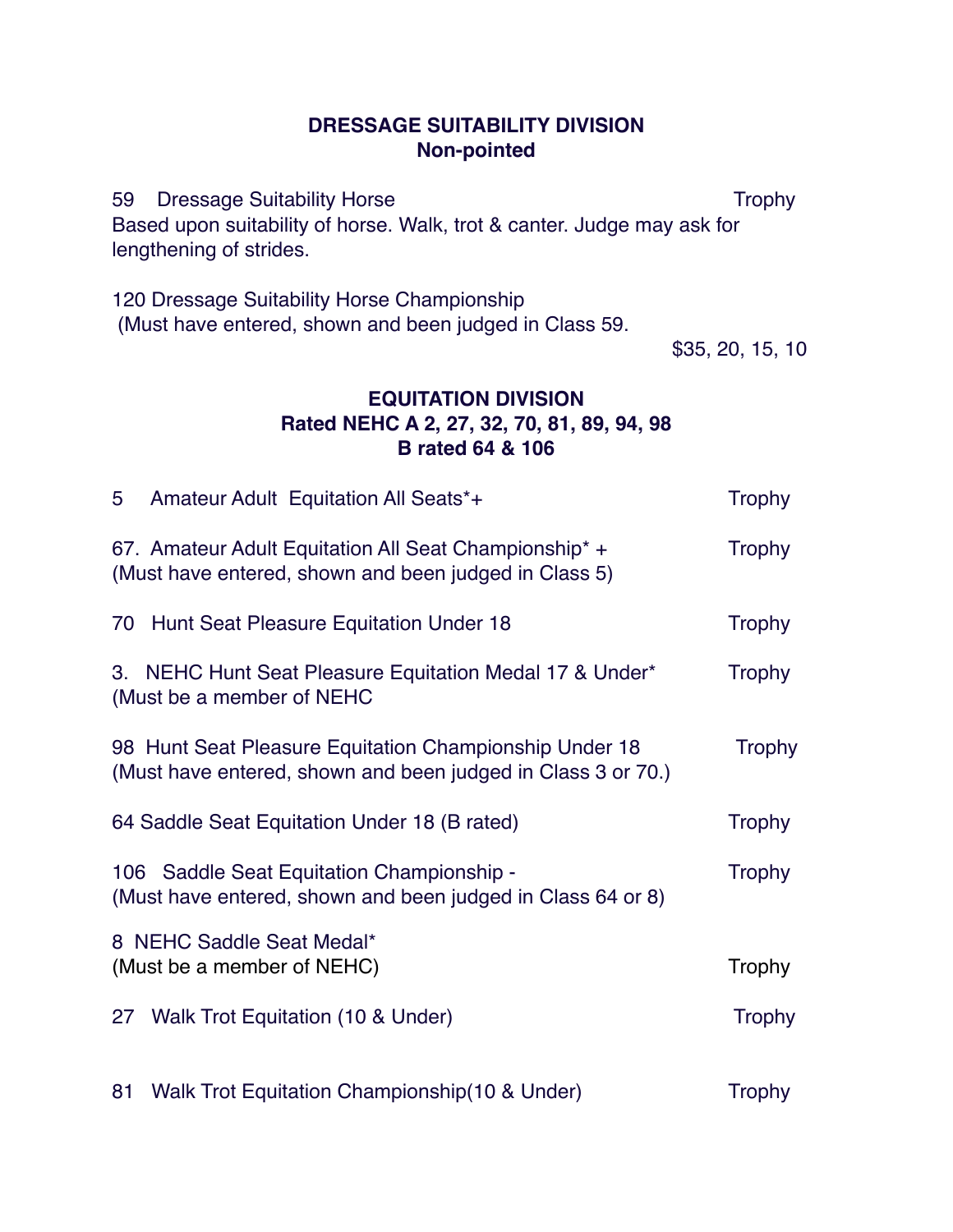| (Must have entered, shown and been judged in Class 27)                                                                                                                                |                  |
|---------------------------------------------------------------------------------------------------------------------------------------------------------------------------------------|------------------|
| 32 Walk Trot Equitation 11 - 17                                                                                                                                                       | <b>Trophy</b>    |
| 94 Walk Trot Equitation Championship 11 - 17<br>(Must have entered, shown and been judged in Class 32)                                                                                | <b>Trophy</b>    |
| 2. Walk Trot Equitation 18 & Over                                                                                                                                                     | <b>Trophy</b>    |
| 89. Walk Trot Equitation 18 & Over Championship<br>(Must have entered, shown and been judged in Class 2)                                                                              | <b>Trophy</b>    |
| 29 Limit Equitation*+<br>Open to all ages and seats, may be divided if sufficient entries. Must not have<br>won more than 6 blue ribbons in an Equitation class at a recognized show. | <b>Trophy</b>    |
| 102 Limit Equitation Championship*+<br>(Must have entered, shown and been judged in Class 29)                                                                                         | <b>Trophy</b>    |
| <b>HUNTER PLEASURE DIVISION</b><br><b>NEHC AA</b>                                                                                                                                     |                  |
| 53<br>Hunter Pleasure Horse (Adult Rider)                                                                                                                                             | <b>Trophy</b>    |
| Amateur Adult Hunter Pleasure +*<br>57                                                                                                                                                | <b>Trophy</b>    |
| Hunter Pleasure Horse (Adult Rider) Championship<br>104<br>(Must have entered, shown and been judged in Class 57 or 53)                                                               | \$40, 25, 20, 15 |
| Hunter Pleasure Horse (Jr. Exhibitor)<br>56                                                                                                                                           | <b>Trophy</b>    |
| 103 Hunter Pleasure Horse (Jr. Exhibitor) Championship<br>(Must have entered, shown and been judged in Class 56)                                                                      | \$40, 25, 20, 15 |
|                                                                                                                                                                                       |                  |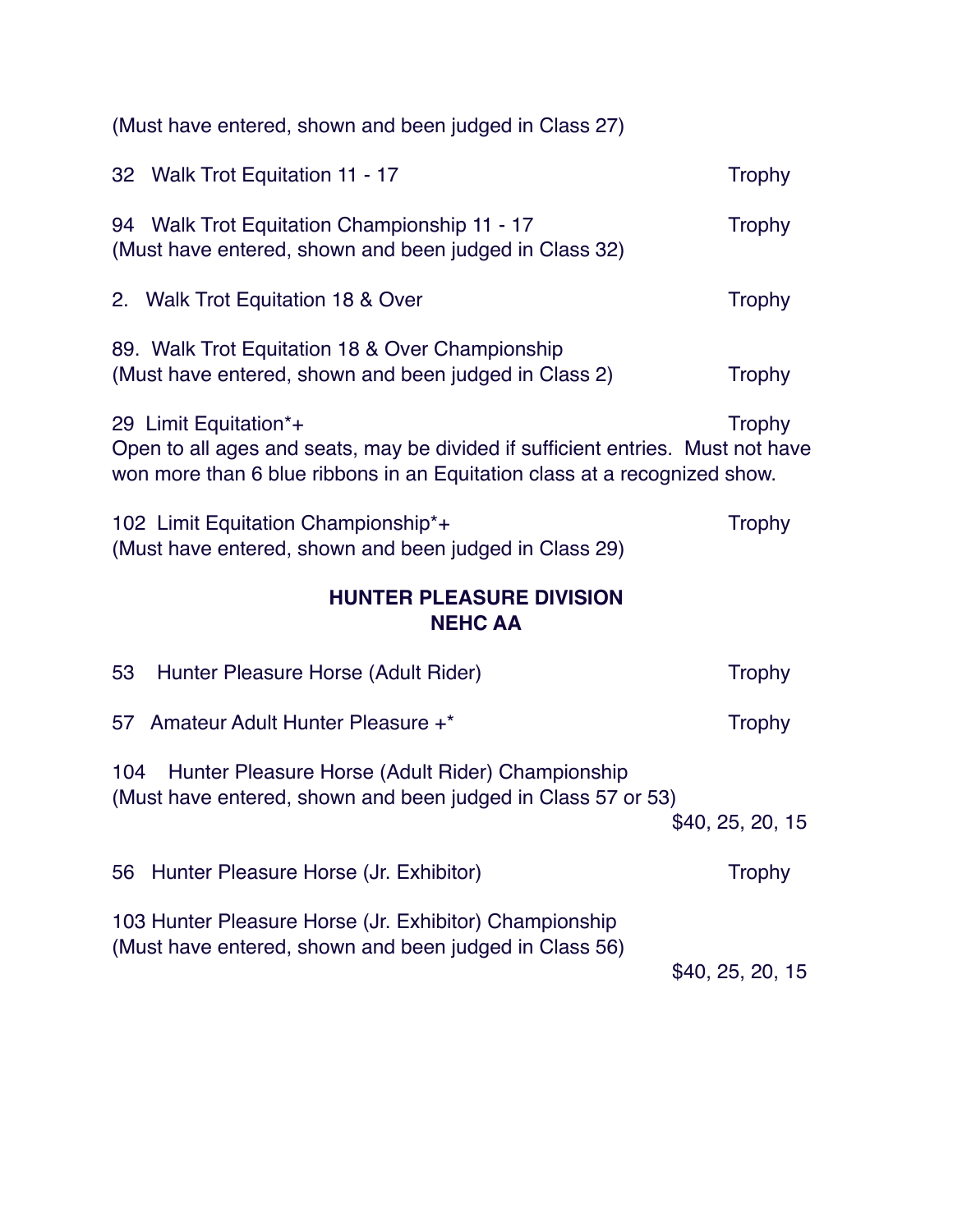#### **JUNIOR EXHIBITORS HACK DIVISION NEHC Rated AA**

| 75<br><b>Junior Exhibitors Hack</b>                                                                      | <b>Trophy</b>    |
|----------------------------------------------------------------------------------------------------------|------------------|
| 119 Junior Exhibitors Hack Championship<br>(Must have entered, shown and been judged in Class 75)        | \$35, 20, 15, 10 |
| <b>JUNIOR EXHIBITOR OPEN PLEASURE DIVISION</b><br><b>NON RATED</b>                                       |                  |
| 6. Junior Exhibitor Open Pleasure                                                                        | <b>Trophy</b>    |
| 95. Junior Exhibitor Open Pleasure Championship<br>(Must have entered, shown and been judged in Class 6) | \$35, 20, 15, 10 |
| <b>LEADLINE</b><br><b>Non-pointed NEHC</b>                                                               |                  |
| 47 Leadline Equitation* (8 & Under)                                                                      | <b>Trophy</b>    |
| Leadline Suitability*+ (8 & Under<br>48                                                                  | <b>Trophy</b>    |

#### **MISCELLANEOUS CLASSES NEHC Rated AA**

| 19 English Horse In Hand | <b>Trophy</b> |
|--------------------------|---------------|
|                          |               |

#### 24 Western Horse In Hand Trophy

#### **ENGLISH SHOW HACK DIVISION Non-pointed**

To be shown at a walk, trot, canter and hand gallop; collected, extended and normal gaits to be called for, to stand quietly and back readily. To be judged on manners, performance, quality and conformation.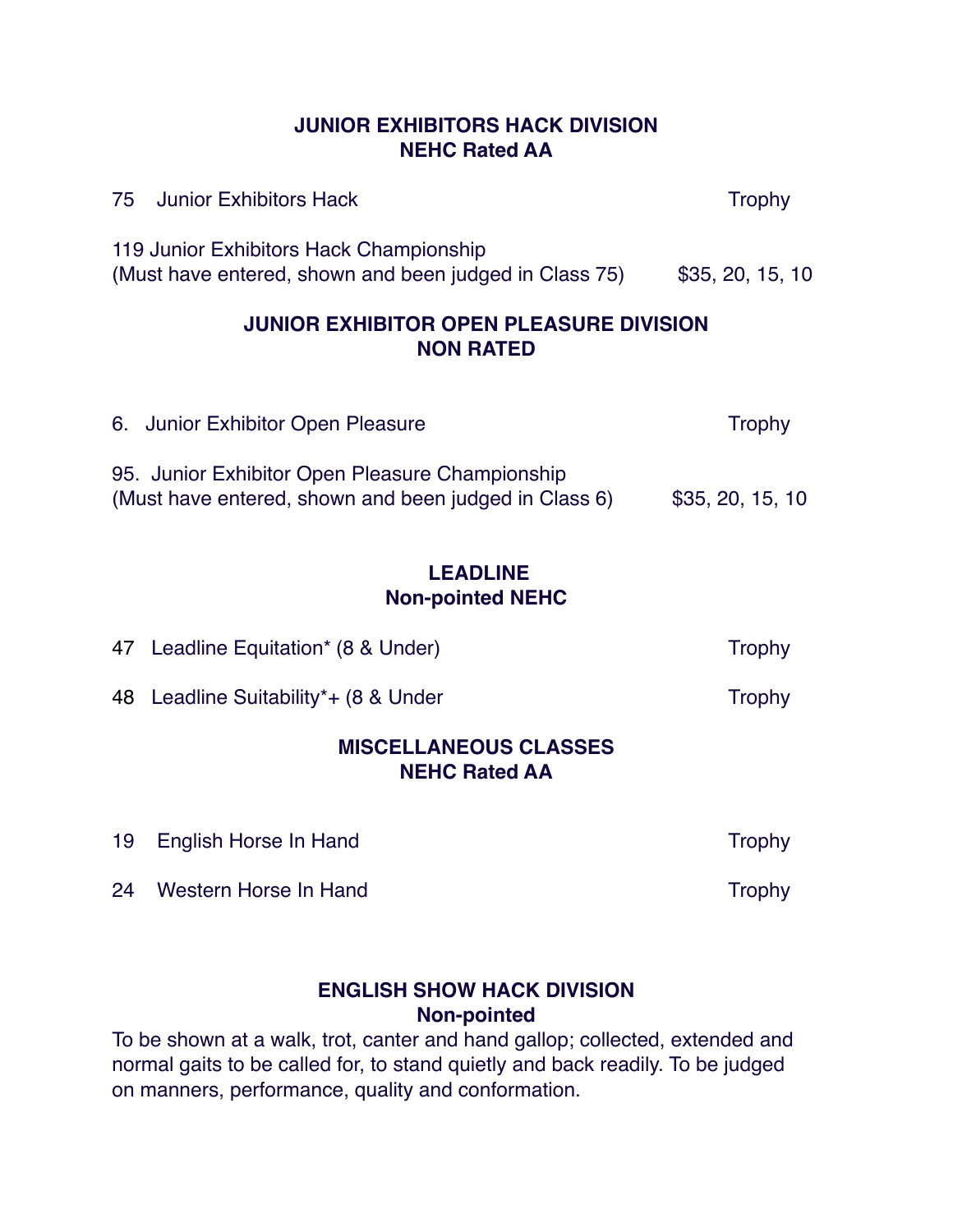71 English Show Hack Trophy

109 English Show Hack Championship

(Must have entered, shown and been judged in Class  $71$ ) \$35, 20, 15, 10

## **SPORT HORSE DIVISION Non-pointed**

23 Sport Horse in Hand Trophy

To be shown at a walk and trot. Not to use the triangle. Conformation is to be evaluated in terms of potential trainability, potential performance and predisposition to soundness. Form to function is to be emphasized. Blemishes are not to count unless resulting from conformation faults. Gaits are to be evaluated in terms of purity, quality and correctness. Correct gaits which contribute to ease in training and the horse remaining sound and usable are most important. Purity and quality are judges mainly in profile. Correctness is judged mainly while the horse is coming to and going from the judge's position. Colts and stallions two years and over must have testicles descended.

68 Sport Horse Under Saddle Trophy To be shown at a walk, trot, canter and hand gallop both ways of the ring. Judge may request lengthening of stride at any gait and may request horse to back in the line-up. To be judged on manners, performance, suitability as a working Sport horse, conformation and quality. Kimberwicks & double bridles are prohibited.

114 Sport Horse Under Saddle Championship (Must have entered, shown and been judged in Class  $68$ )  $$35, 20, 15, 10$ 

## **ROAD HACK NEHC A**

12 Road Hack Trophy

91 Road Hack Championship (Must have entered, shown and been judged in Class  $12$ ) \$35, 20, 15, 10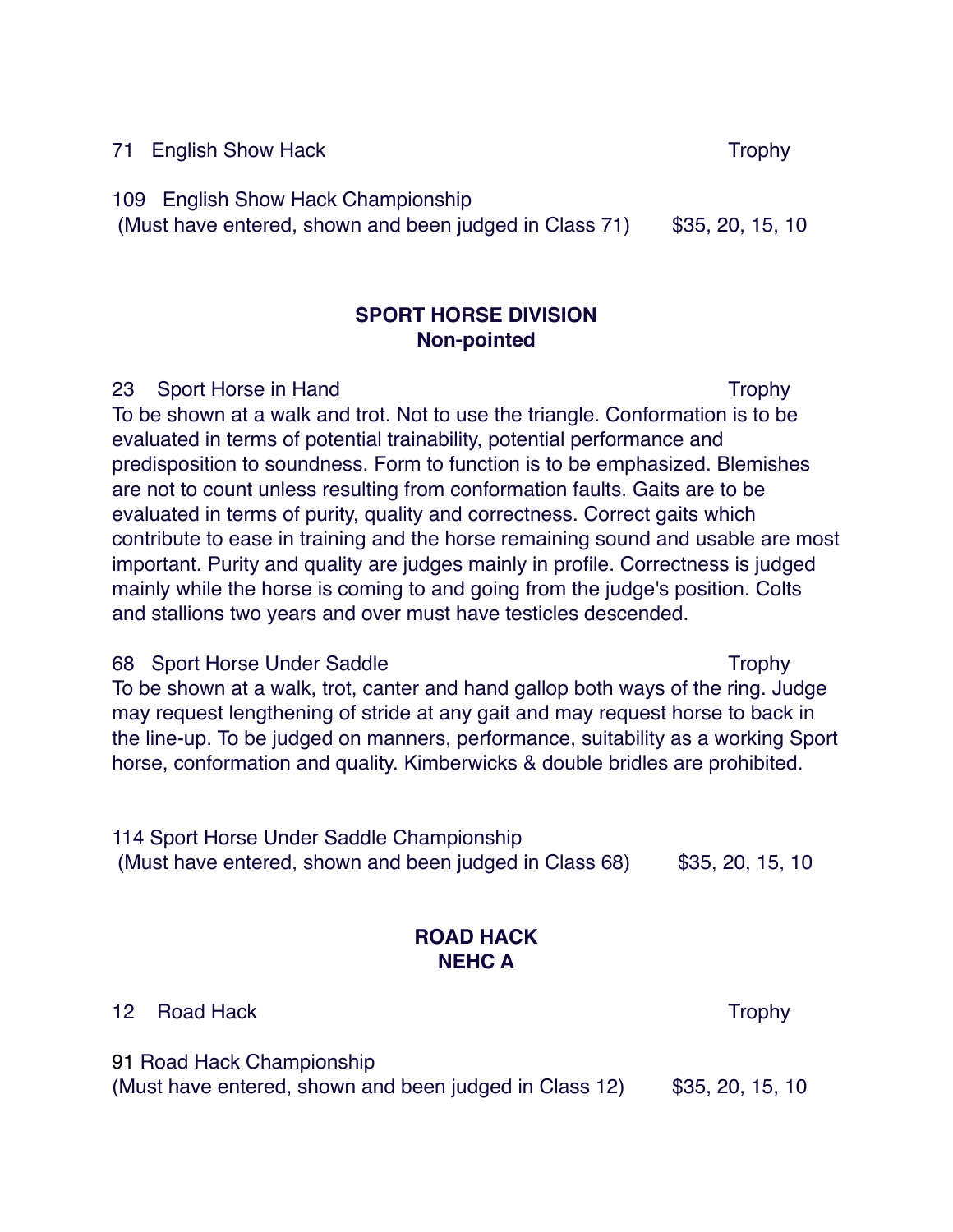#### **REGISTERED MORGAN HORSE DIVISION NEHC Rated A**

Horses shown in this division must be registered with the American Morgan Horse Association, Inc. or if under one year of age, be eligible for registration and must be entered in their full registered name. No obstacle. No stripping in championship classes.

| Morgan In Hand*<br>21                                                                                               | <b>Trophy</b>    |
|---------------------------------------------------------------------------------------------------------------------|------------------|
| <b>Morgan Hunter Pleasure</b><br>15                                                                                 | <b>Trophy</b>    |
| Morgan Hunter Pleasure Amateur<br>76                                                                                | <b>Trophy</b>    |
| 116 Morgan Hunter Pleasure Championship<br>(Must have entered, shown and been judged in Class 15 or 76.)            | \$35, 20, 15, 10 |
| 7 Morgan Western Pleasure Horse                                                                                     | <b>Trophy</b>    |
| 90 Morgan Western Pleasure Horse Championship<br>(Must have entered, shown and been judged in class 7.)             | \$35, 20, 15, 10 |
| Morgan Pleasure Jr. Exhibitor To Ride English or Western<br>73                                                      | <b>Trophy</b>    |
| Morgan Pleasure Jr. Exhibitor Championship<br>85<br>(Must have entered, shown and been judged in Class 73)          | \$35, 20, 15, 10 |
| Morgan English Pleasure (Saddle Seat)<br>79                                                                         | <b>Trophy</b>    |
| Morgan English Pleasure Championship (Saddle Seat)<br>100<br>(Must have entered, shown and been judged in Class 79) | \$35, 20, 15, 10 |

#### **REGISTERED PINTO/PAINT HORSE DIVISION NEHC AA**

25 Pinto/Paint Halter Class Trophy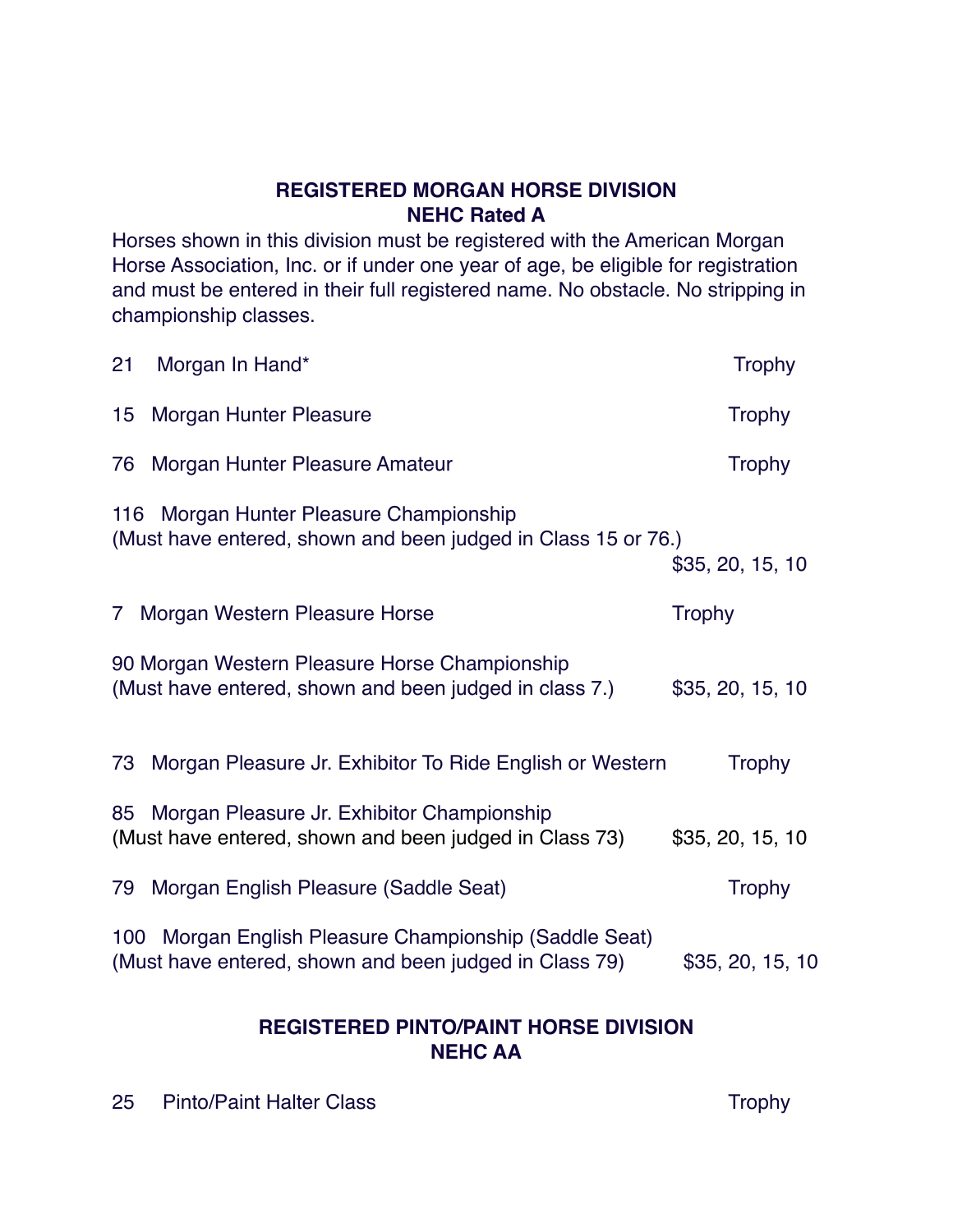| 62              | Open Pinto/Paint Pleasure Horse Under Saddle                                                                                                 | <b>Trophy</b>    |
|-----------------|----------------------------------------------------------------------------------------------------------------------------------------------|------------------|
| 99              | Open Pinto/Paint Pleasure Horse Under Saddle Champ.<br>(Must have entered, shown and been judged in Class 62)                                | \$35, 20, 15, 10 |
|                 | <b>PLEASURE HORSE DIVISION</b><br><b>NEHC Rated A - Classes 10,16,74</b>                                                                     |                  |
| 10 <sup>°</sup> | NEHC Pleasure Horse or Pony -                                                                                                                | <b>Trophy</b>    |
| 16              | Ladies Pleasure Open                                                                                                                         | <b>Trophy</b>    |
|                 | 74 Ladies Pleasure Championship<br>(Must heave been entered, shown and judged in Class 16)                                                   | \$35, 20, 15, 10 |
| 77              | <b>NHH&amp;TA Pleasure Horse*</b>                                                                                                            | <b>Trophy</b>    |
|                 | 28 Open Western Pleasure *                                                                                                                   | <b>Trophy</b>    |
|                 | 107 Western Pleasure Championship*<br>(Must have entered, shown and been judged in Classes 28, 10, or 77 if shown in<br><b>Western Tack)</b> | \$35, 20, 15, 10 |
|                 | 121 English Pleasure Championship*<br>(Must have entered, shown and been judged in Class 10, 77 if shown in English                          |                  |

Tack)  $35, 20, 15, 10$ 

## **NOVICE/LIMIT PLEASURE HORSE OR RIDERS DIVISION +\* Non-Pointed**

Open to horses or riders, which have not won three blue ribbons for Novice and six blue ribbons for Limit at an NHH&TA or NEHC show. To be shown at a walk, trot or jog and canter or lope on a reasonably loose rein without undue restraint but without loss of contact. To be judged on manners, performance and substance. All horses shall be judged on their respective merits regardless of type.

52 Novice Rider All Ages English Pleasure Trophy

112 Novice Rider All Ages English Pleasure Championship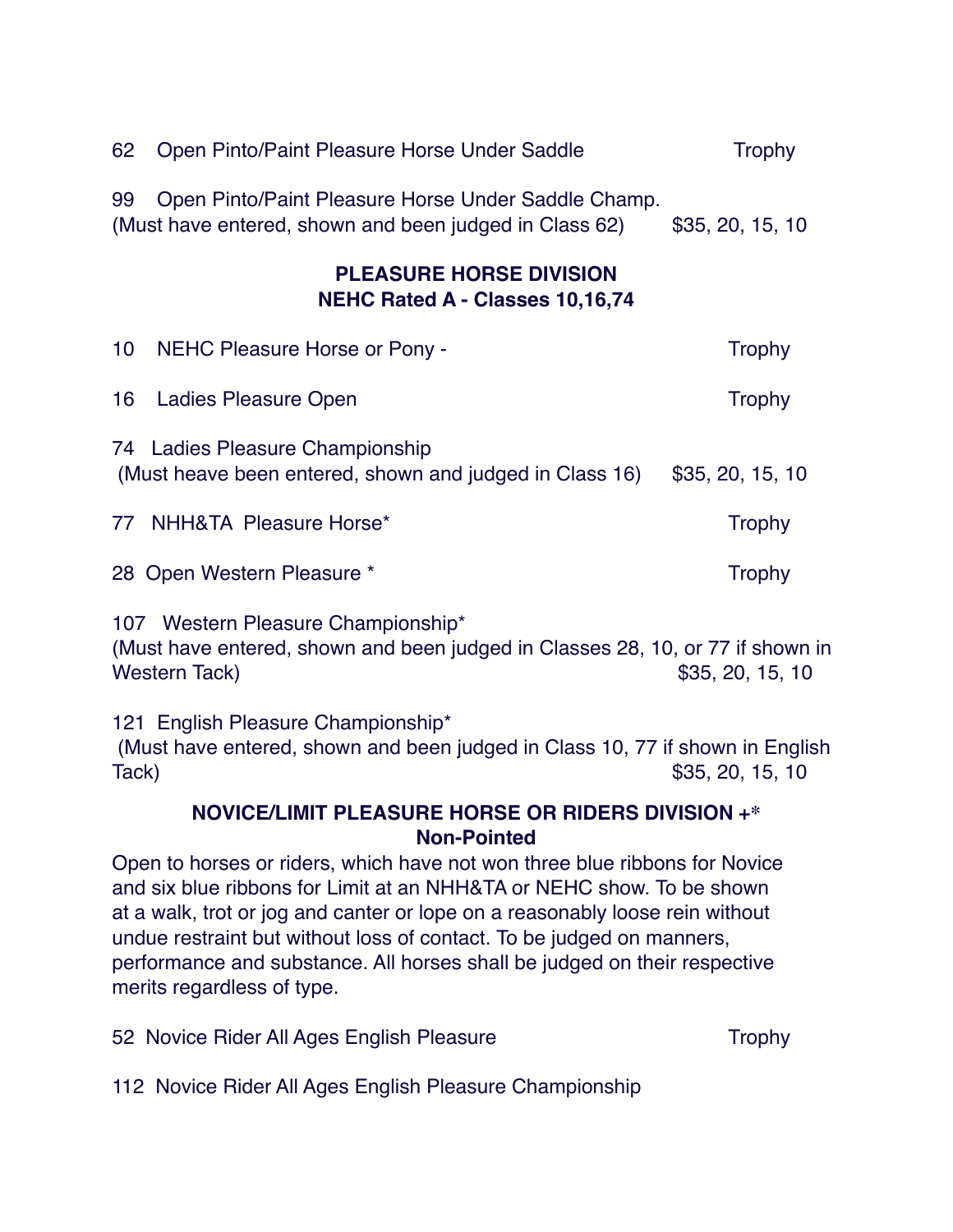| (Must have entered, shown and been judged in 52)                                                                  | <b>Trophy</b>    |
|-------------------------------------------------------------------------------------------------------------------|------------------|
| 31<br>Novice Hunter Pleasure Horse/Pony                                                                           | <b>Trophy</b>    |
| 88<br>Novice Hunter Pleasure Horse or Pony Championship<br>(Must have entered, shown and been judged in Class 31) | \$35, 20, 15, 10 |
| <b>Limit Rider Pleasure</b><br>58                                                                                 | <b>Trophy</b>    |
| 83 Limit Rider Pleasure Championship<br>(Must have entered, shown and been judged in Class 58)                    | <b>Trophy</b>    |
| 63<br>Limit Horse or Pony Pleasure                                                                                | <b>Trophy</b>    |
| 93<br>Limit Horse or Pony Pleasure Championship<br>(Must have entered, shown and been judged in Class 63)         | \$35, 20, 15, 10 |

#### **WAlK/TROT PLEASURE DIVISION RATED AA NEHC**

Open to horses or ponies. No rider can compete who has previously entered in a class requiring entries to canter or lope. No tests shall be allowed.

| 54 Walk/Trot Pleasure 11 - 17                                                                            | <b>Trophy</b>    |
|----------------------------------------------------------------------------------------------------------|------------------|
| 113 Walk/Trot Pleasure Championship 11 - 17<br>(Must have entered, shown and been judged in Class 54)    | \$35, 20, 15, 10 |
| 60 Walk/Trot 10 & Under Pleasure<br>Open to riders 10 years of age and under.                            | <b>Trophy</b>    |
| 110 Walk/Trot 10 & Under Pleasure Championship<br>(Must have entered, shown and been judged in Class 60) | \$35, 20, 15, 10 |
| 55. Walk / Trot 18 & Over Pleasure                                                                       | <b>Trophy</b>    |
| 117. Walk/Trot 18 & Over Pleasure Championship<br>(Must have entered, shown and been judged in Class 55) | \$35, 20, 15, 10 |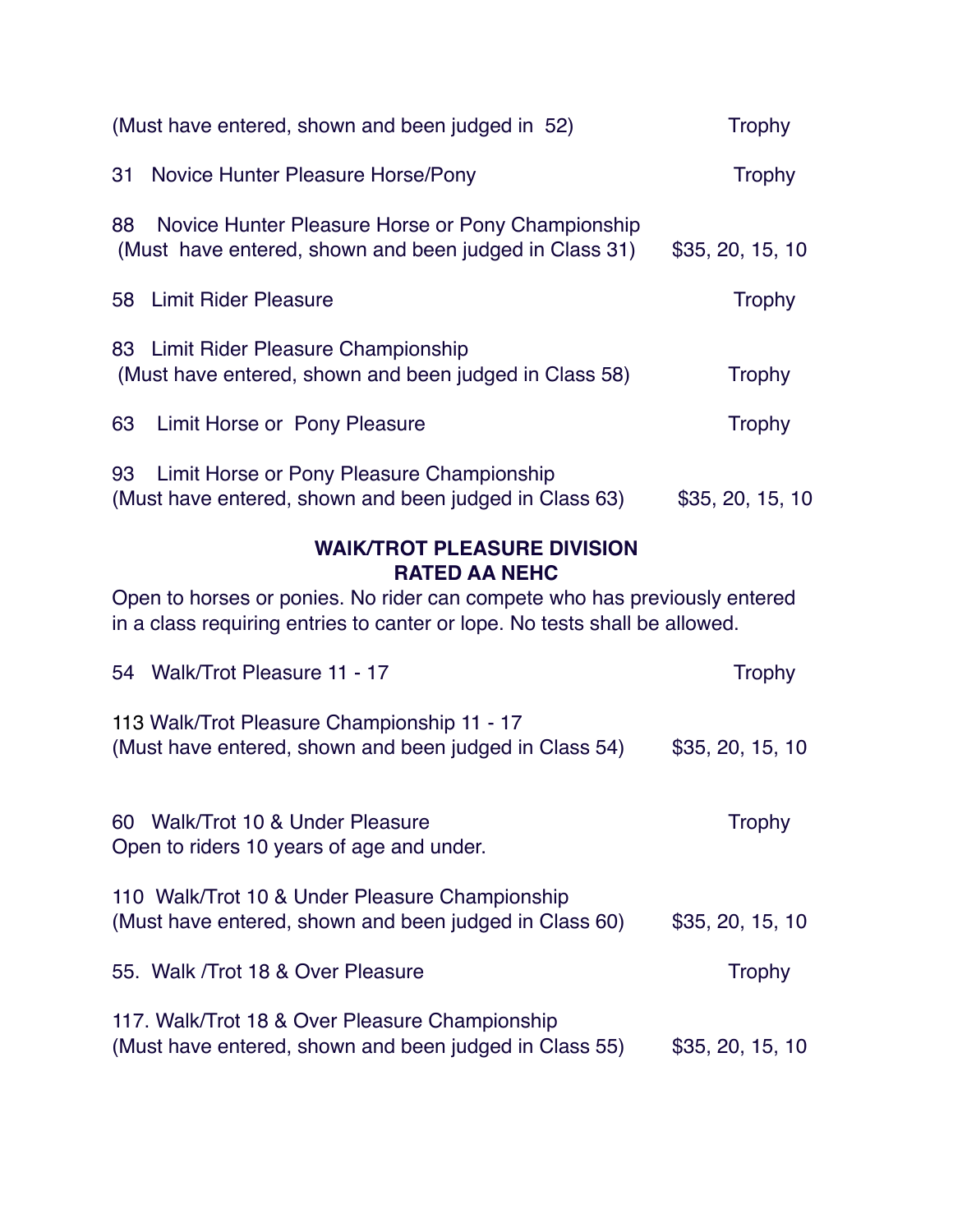#### **OPEN PONY UNDER SADDLE DIVISION NEHC Rated AA**

61 Open Pleasure Pony Under Saddle Trophy

118 Open Pleasure Pony Under Saddle Championship (Must have entered, shown and been judged in Class  $61$ ) \$35, 20, 15, 10

#### **PONY IN HAND NEHC AA**

22 Pony In Hand Trophy

## **OPEN PLEASURE DRIVING HORSE NEHC B**

1. Open Pleasure Driving Horse Trophy

105. Open Pleasure Driving Horse Championship (Must have entered, shown and been judged in Class  $1$ )  $$35, 20, 15, 10$ 

#### **MISCELLANEOUS FUN CLASSES Non-Rated**

80 Pro-Am Open Pleasure Trophy Open to all riders and horses, English or Western. To be shown at a walk, trot or jog, canter or lope. To be judged on manners, performance and quality. To be ridden first direction by professional, second direction by amateur.

65 NHSPCA Trot for Paws\*+ (\$10 Entry Fee) Open to all riders, to be judged as a pleasure class. Walk/Trot only. All proceeds to be donated to NHSPCA Trophy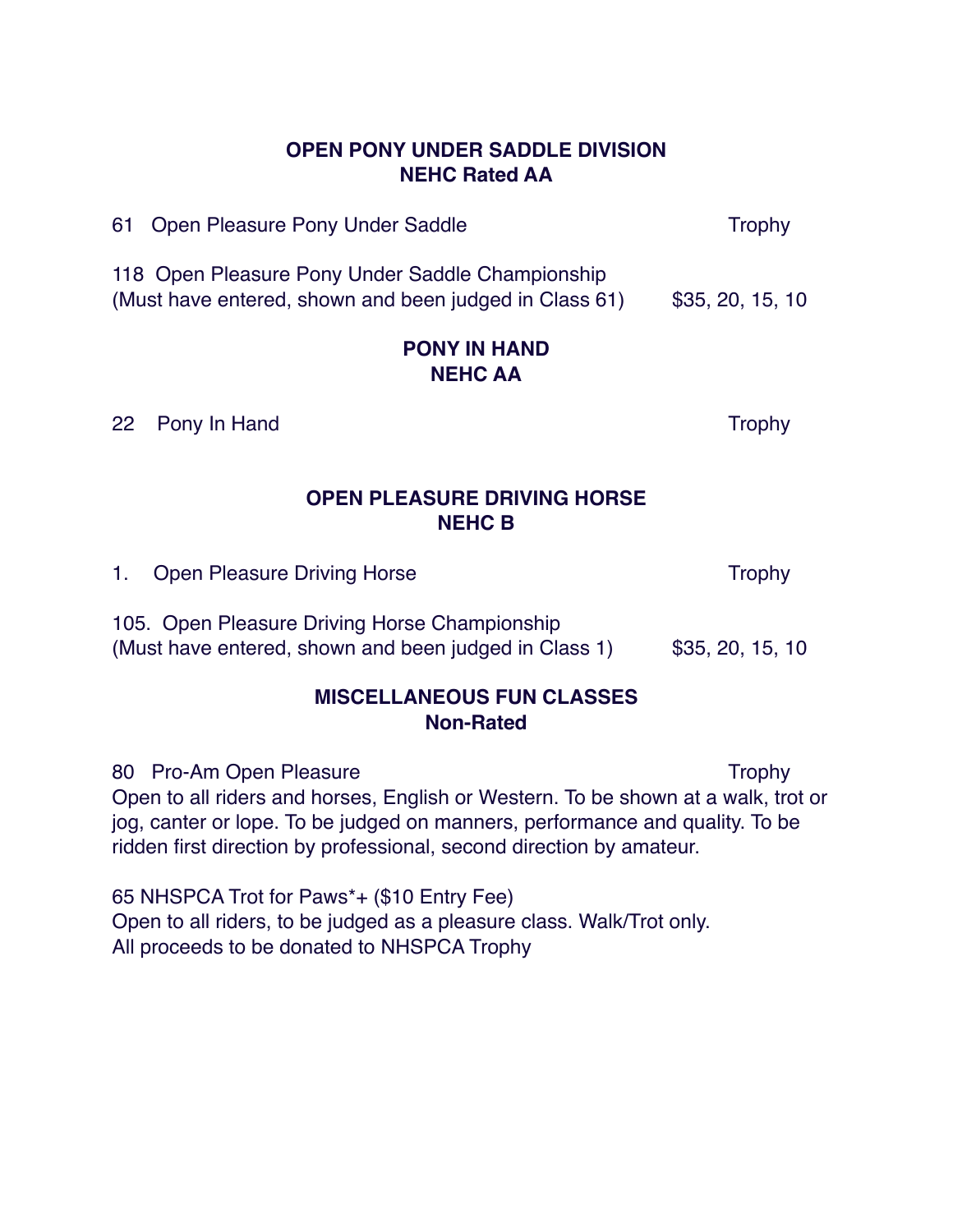#### **GREEN RIDER DIVISION NEHC & NHH&TA NON RATED**

Open to riders who are in their first and second year of showing. Full riding suits are required. Open to any seat. Riders can not cross enter into other divisions at the show. Horse in this division can show in open divisions and academy division. Not in breed specific classes.

| 30 GREEN RIDER WALK TROT PLEASURE                                              | Trophy |
|--------------------------------------------------------------------------------|--------|
| 97 GREEN RIDER WALK TROT PLEASURE CHAMPIONSHIP<br>Must have shown in class 30. | Trophy |
| 51 GREEN RIDER W/T/C PLEASURE                                                  | Trophy |
| 92 GREEN RIDER W/T/C PLEASURE CHAMPIONSHIP<br>Must have shown in class 51.     | Trophy |

#### **ACADEMY DIVISION RULES**

Riders in this division are students who are currently taking riding lessons and are to be judged on their basic riding skills. The age of the rider must be listed on the entry blank. Headers for Lead Line riders must be at least 18 years of age. Horses that are used are to be LESSON HORSES. Horses are not to be judged (See Horse Eligibility). Class splits will be made at the manager's discretion. There will be minimum holds allowed, please be prepared to enter the ring when the class is called. There will be a 2 minute gate call per class.

**Rider Eligibility:** A rider MAY NOT enter in any other division at the show. A rider who has shown in a regular division class or in a full riding suit at any show is prohibited from participating further in the Academy Division, with the exception of the Show Rider Classes. Once a rider has competed at ANY level wearing a full suit, they are ineligible to compete in Academy classes at any point thereafter. The rider can however compete in Show Rider Classes in the season(s) following the season in which the rider showed wearing a full suit.

**Horse Eligibility**: Academy mounts must be Lesson Horses. A Lesson Horse is a horse or pony that is REGULARLY used in a lesson program to teach a number of different riders in any given week. Braiding is optional. There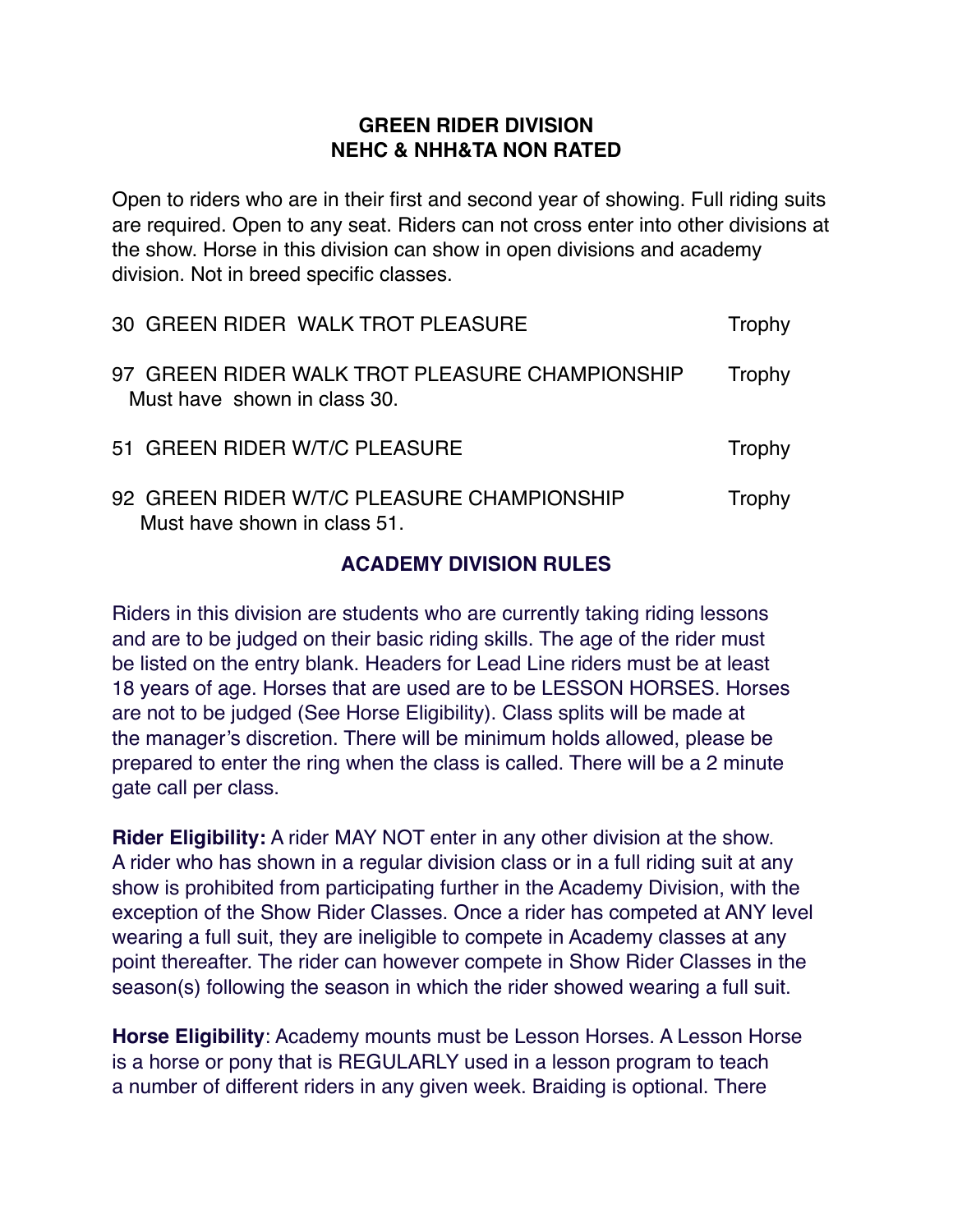are no shoeing restrictions. Protective boots are permissible. Horses may cross-enter from the regular horse show to Academy classes, provided these horses are School Horses as defined above. Academy mounts may be shown in a snaffle bridle (martingales allowed), Pelham, or full bridle. This division is open to all breeds of horses and ponies.

**Attire:** Helmets approved for horseback riding (not bicycle helmets) are MANDATORY for all exhibitors. Riders must wear appropriate boots. Saddle Seat: Kentucky Jodhpurs, boots, shirt, and tie. Vest and gloves are optional. NO riding coats or derbies are allowed.

**Hunt Seat:** Hunter style jodhpurs, jodhpur boots or paddock boots, shirt and tie or choker, and helmets. Adults may wear breeches and boots. NO riding coats or derbies are allowed.

**Western Seat:** Western jeans or slim-fitting pants, long-sleeve shirt. Ties and chaps are optional. NO western hats are allowed. Will split classes if sufficient entries.

- 33. Academy Pleasure Walk/Trot/Canter Adult
- 34. Academy Equitation Walk/Trot/Canter Adult
- 35. Academy Pleasure Walk/Trot/Canter 17 & Under
- 36. Academy Equitation Walk/Trot Canter 17 & Under
- 37. Academy Pleasure Walk/Trot Adult
- 38. Academy Walk/Trot Equitation Adult
- 39. Academy Walk/Trot Pleasure 14 17
- 40. Academy Walk/Trot Equitation 14 17
- 41. Academy Walk/Trot Pleasure 13 & Under
- 42. Academy Walk/Trot Equitation 13 & Under
- 43. Academy Lead Line Equitation
- 44. Academy Lead Line Pleasure
- 45. Academy Lead Line EquitationWalk Only
- 46. Academy Lead Line Pleasure Walk Only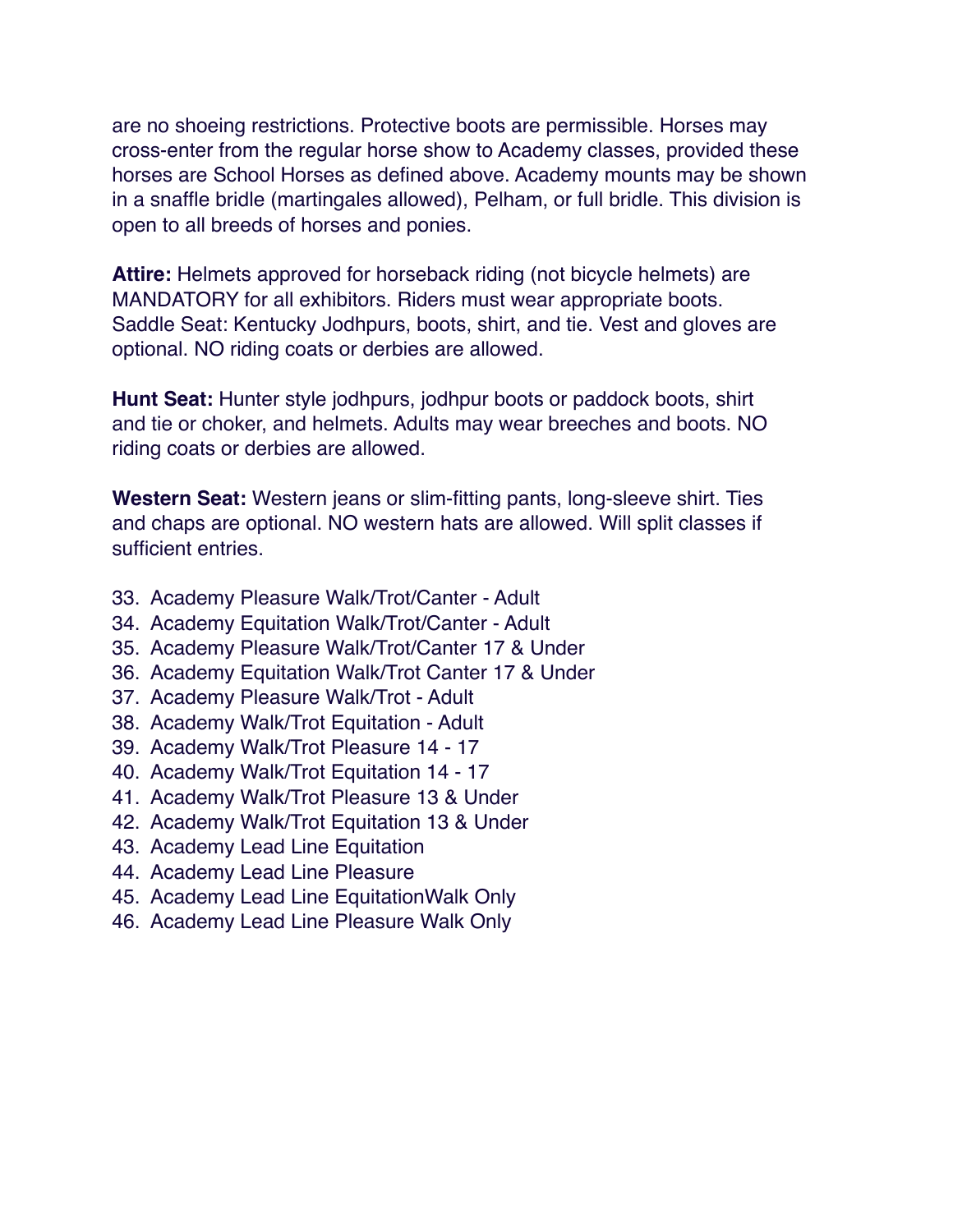## **2022 Summer Jubilee Horse Show Time Schedule Friday Evening 6:00 pm**

- 1. Open Pleasure Driving Horse
- 2. Walk Trot Equitation 18 & Over
- 3. NEHC Hunt Seat Pleasure Equitation Medal
- 4. Arabian/Half Arabian Hunter Pleasure
- 5. Adult Equitation All Seats
- 6. Jr Exhibitor Open Pleasure
- 7. Morgan Western Pleasure Horse
- 8. NEHC Saddle Seat Medal
- 9. Saddlebred Three-Gaited Country English Pleasure Saddle Seat
- 10. NEHC Pleasure Horse or Pony
- 11. Arabian/Half Arabian Mounted Native Costume
- 12. Road Hack
- 13. American Saddlebred Park Horse Open
- 14. Arabian/Half Arabian English Pleasure
- 15. Morgan Hunter Pleasure
- 16. Ladies Pleasure Open
- 17. American Saddlebred Junior Exhibitor/Amateur English Show Pleasure

## **Saturday Morning 9:00 am**

- 18. Arabian Halter
- 19. English Horse in Hand
- 20. Half Arabian Halter
- 21. Morgan in Hand
- 22. Pony in Hand
- 23. Sport Horse in Hand
- 24. Western Horse in Hand
- 25.Pinto/Paint Halter
- 26.Color Breed Model Horse
- 27. Walk/Trot Equitation 10 & Under
- 28. Open Western Pleasure
- 29. Limit Equitation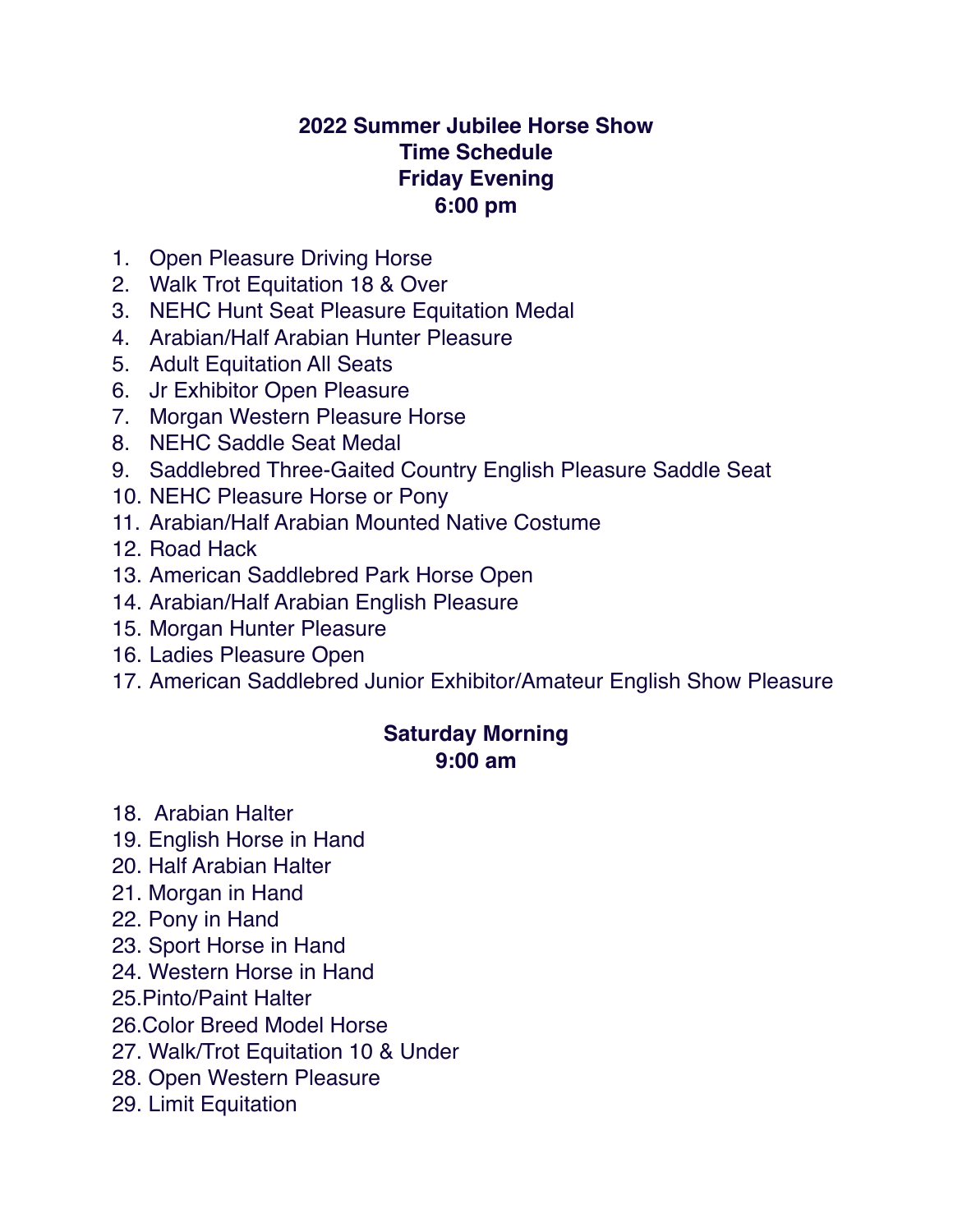- 30. Green Rider Walk Trot
- 31. Novice Hunter Pleasure
- 32. Walk/Trot Equitation 11 17

## **10 Minute Break**

- 33. Academy Pleasure Walk/Trot/Canter Adult
- 34. Academy Equitation Walk/Trot/Canter Adult
- 35. Academy Pleasure Walk/Trot/Canter 17 & Under
- 36. Academy Equitation Walk/Trot Canter 17 & Under
- 37. Academy Pleasure Walk/Trot Adult
- 38. Academy Walk/Trot Equitation Adult
- 39. Academy Walk/Trot Pleasure 14 17
- 40. Academy Walk/Trot Equitation 14 17
- 41. Academy Walk/Trot Pleasure 13 & Under
- 42. Academy Walk/Trot Equitation 13 & Under
- 43. Academy Lead Line Equitation
- 44. Academy Lead Line Pleasure
- 45. Academy Lead Line EquitationWalk Only
- 46. Academy Lead Line Pleasure Walk Only

## **LUNCH BREAK TBA**

- 47. Leadline Equitation
- 48. Leadline Suitability
- 49. Arabian/Half Arabian Western Pleasure
- 50. Saddlebred Hunter Country Pleasure
- 51. Green Rider Walk Trot Canter
- 52. Novice Rider All Ages English Pleasure
- 53. Hunter Pleasure Horse Adult Rider
- 54. Walk Trot Pleasure 11 17
- 55. Walk/Trot Pleasure 18 & Over
- 56. Hunter Pleasure Horse Junior Exhibitor
- 57. Amateur Adult Hunter Pleasure
- 58. Limit Rider Pleasure
- 59. Dressage Suitability Horse
- 60. Walk Trot Pleasure 10 & Under
- 61. Open Pleasure Pony Under Saddle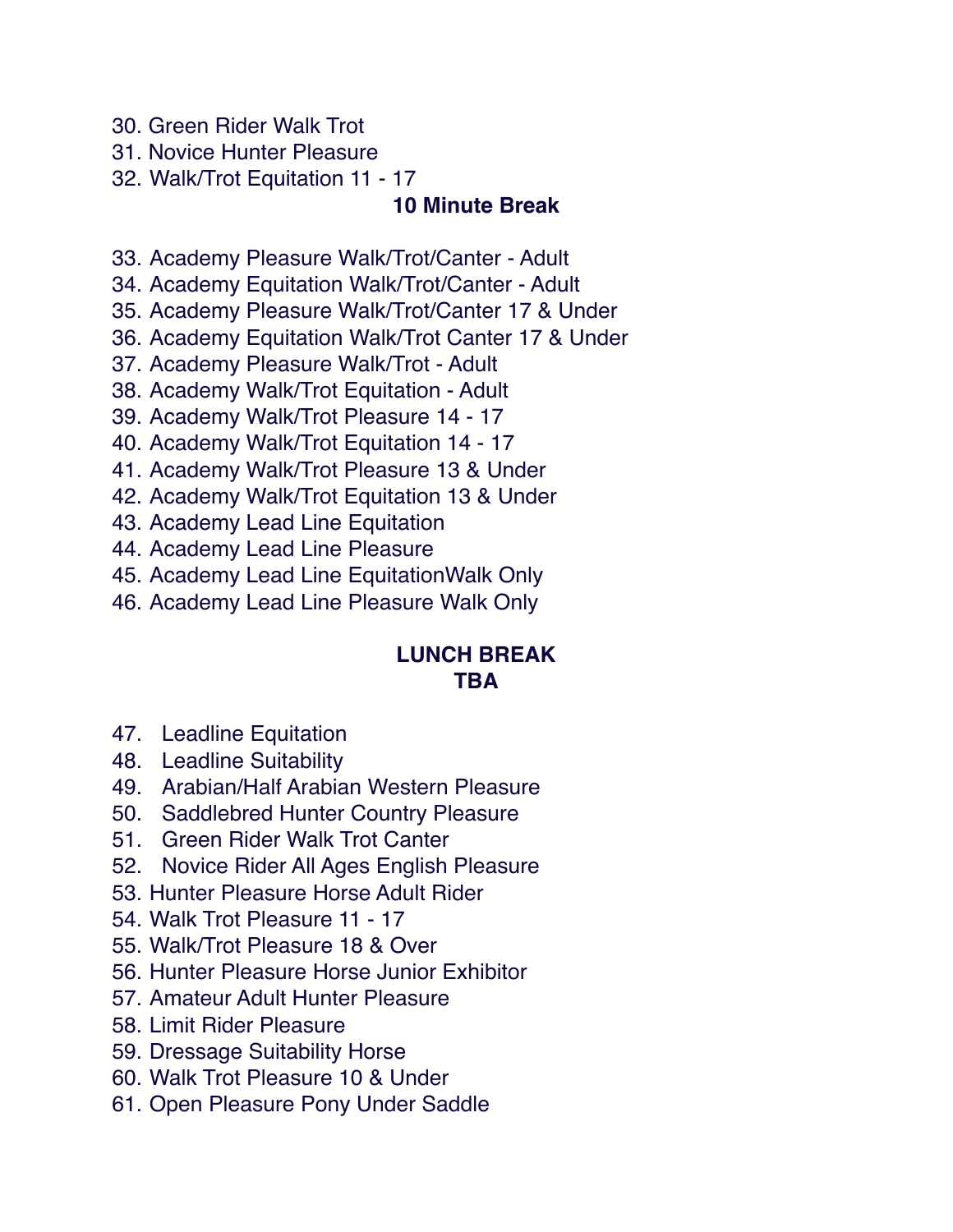- 62. Open Pinto/Paint Pleasure Under saddle
- 63. Limit Horse Pleasure
- 64. Saddle Seat Equitation Under 18
- 65. NHSPCA Trot For Paws Class

## **EVENING SESSION**

- 66. Open Color Breed Pleasure
- 67. Adult Equitation All Seats Championship
- 68. Sport Horse Under Saddle
- 69. Arabian/Half Arabian Pleasure JTR
- 70. Hunt Seat Pleasure Equitation
- 71. English Show Hack
- 72. Arabian/Half Arabian Ladies to Ride
- 73. Morgan Pleasure Jr. Exhibitor To Ride English or Western
- 74. Ladies Pleasure Open Championship
- 75. Junior Exhibitors Hack
- 76. Morgan Hunter Pleasure Amateur
- 77. NHH&TA Pleasure Horse
- 78. Arabian/Half Arabian Mounted Native Costume Championship
- 79. Morgan English Pleasure
- 80. Pro-Am Open Pleasure

## **SUNDAY MORNING SESSION - 8:30 a.m.**

- 81. Walk/Trot 10 & Under Equitation Championship
- 82. Arabian/Half Arabian Hunter Pleasure Horse Championship
- 83. Limit Rider Pleasure Championship
- 84. ASB Three-Gaited Country English Pleasure Championship
- 85. Morgan Pleasure Jr. Exhibitor Championship
- 86. Arabian/Half Arabian Pleasure Horse Jr. To Ride Championship
- 87. ASB Three-Gaited Show Pleasure Open Championship
- 88. Novice Hunter Pleasure Championship
- 89. Walk/Trot Equitation 18 & Over Championship
- 90. Morgan Western Pleasure Horse Championship
- 91. Road Hack Championship
- 92. Green Rider Walk/Trot/Canter Championship